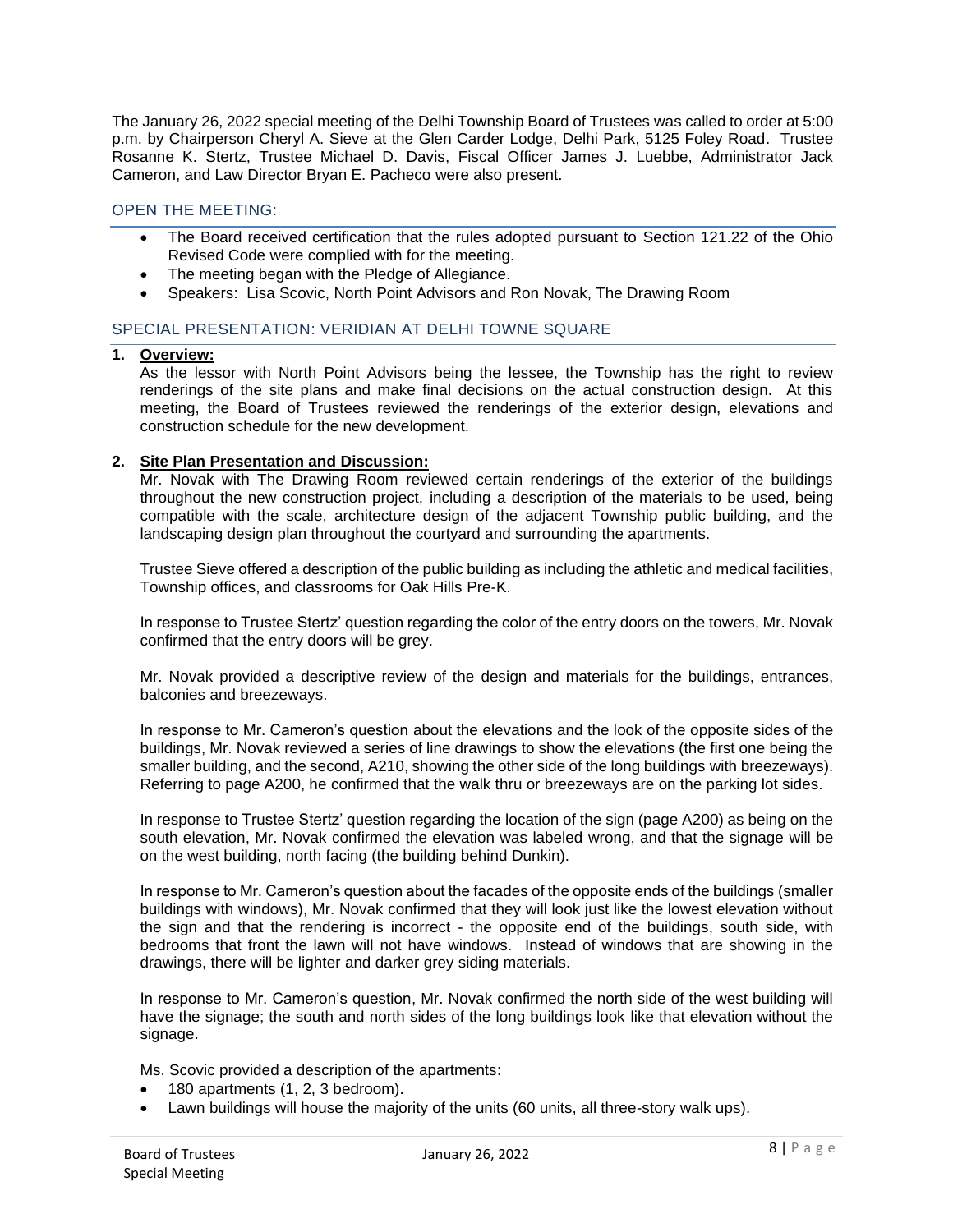- The two buildings to the west will house 24 units.
- Building to the east (closet to the recreation center) will house 12 units.
- Units will range anywhere from 700 sq. ft. to 1300 sq. ft.
- Based on the market study, wanted to offer bigger units to that demographic.
- Features: 1 bedroom / 1 bath; 2 bedroom / 2 bath; 3 bedroom / 2 bath; LVT flooring, carpet, quartz countertops, stainless steel appliances, window shades, walk-in closets, kitchen with Island, recessed lighting.
- Market research also reveals that people prefer the  $2 3$  story walk up, compared to  $4 5$  story with elevator.
- Soundproofing Mr. Novak confirmed that the units will meet sound transmission efficiency requirements for soundproofing between different floors and units.

Ms. Scovic commented that what attracts her company to this project is what Delhi has to offer – ease of a walkable community and accessibility to the public lawn for activities and events. She shared her experience and background with North Point Advisors.

Mr. Novak shared his experience and background with The Drawing Room and their diverse portfolio on a residential and commercial scale.

Trustee Davis had no specific questions, but commented that he liked the idea of the walk-up style building and the privacy the space offers. With regard to comments shared on social media, he wanted people to understand that years of research and work went into creating this development that will offer many good things to the community, and as Delhi's first major development in years, excited that it will set a standard for further development on the Pike.

Trustee Stertz stated that she also likes the convenience of the walk-up style apartments, and loves the design that compliments the public building.

Fiscal Officer Luebbe stated that what excites him the most is the investment in the coming years as this development will serve as the catalytic site that will attract new investors to Delhi.

Trustee Sieve referenced some questions from the community and the Board's role to review the various stages of the project throughout the planning process.

Mr. Cameron stated, as owners of the property leasing to the apartment management partner, we are required to review and approve certain stages of the development plan such as the elevations of the buildings, construction schedule, engineering documents and utilities. He added that the tenant will be paying a common area maintenance fee throughout the course of the lease agreement for the use of the common area or front lawn.

Law Director Bryan Pacheco confirmed that the conditional approval of the site plans tonight will allow us to move forward with the agreement.

Mr. Novak recognized the flat roof elevation of the apartment buildings down to the main building, using flat rooftops to hide the steps from building to building.

| <b>BLDG</b> | <b>LOCATION</b>          | <b>PAD DELIVERED</b> | <b>CONSTRUCTION</b> | <b>OPENING DATE</b> |
|-------------|--------------------------|----------------------|---------------------|---------------------|
|             |                          |                      | <b>BUILD</b>        |                     |
|             | 60-unit bldg., east lawn | May 1, 2022          | 14 months           | July 1, 2023        |
|             | 60-unit bldg., east lawn | July 1, 2022         | 14 months           | September 1, 2023   |
| 3           | 24-unit building         | September 1, 2022    | 12 months           | September 1, 2023   |
| -4          | 24-unit building         | October 1, 2022      | 12 months           | October 1, 2023     |
| 5           | 12-unit building         | November 1, 2022     | 11 months           | October 1, 2023     |

### **3. Proposed Construction Schedule Review: Presented by Ms. Scovic:**